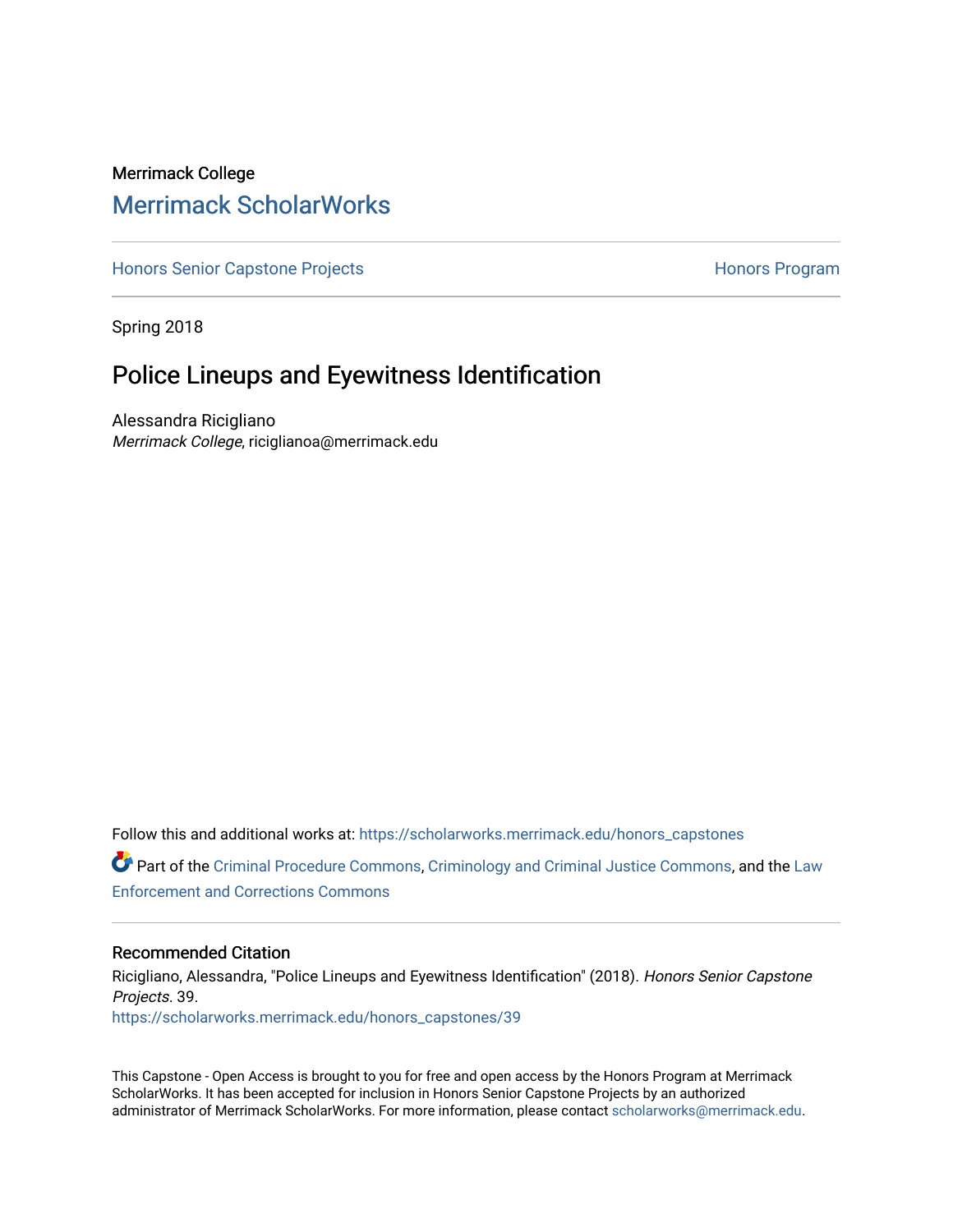Police Lineups and Eyewitness Identification Alessandra Ricigliano Honors Capstone Project Faculty Advisor: Alicia A. Malone, PhD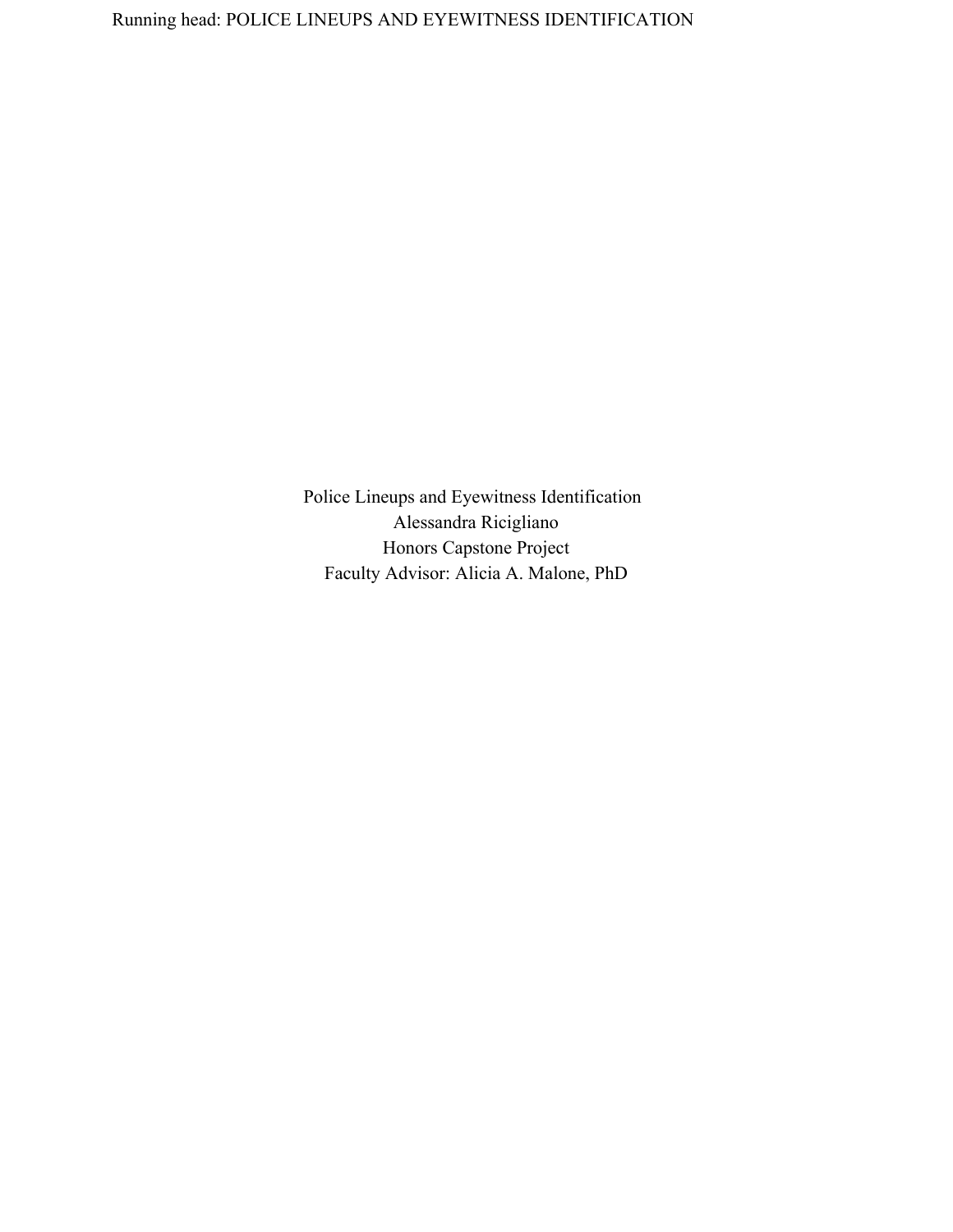### **Abstract**

Improper police lineups often lead to the misidentification of a suspect in particular cases. These mistakes could potentially have detrimental effects on someone's freedom because eyewitness identifications hold so much weight in court proceedings. If a witness or victim is certain they can identify the suspect, jurors are likely to believe them whether the witness is right or wrong. Eyewitness misidentification is one of the leading causes of wrongful convictions (The Innocence Project, 2017). The current research employs qualitative in depth interviews with police officers from local and state departments. The interviews asked about police procedures for conducting simultaneous and sequential line-ups including presentations through both photo and live line ups. The purpose of my project is to compare the procedures that are currently being used in local and state police departments with the most up to date research evidence in an effort to improve the reliability and accuracy in properly identifying the correct suspect in criminal cases. Analysis of the interviews suggest that both local and state police departments have clear policies and procedures around identification procedures. All officers discussed the importance of unbiased lineups, however, the majority of the officers said their department uses simultaneous not sequential lineups which is inconsistent with the literature. For example, the research suggests that sequential line up results in more accurate identifications whereas simultaneous and show-up lineups lead to higher error rates. Based on the interviews, I make recommendations in order to improve police department policies surrounding lineups and eyewitness identification of suspects in criminal cases.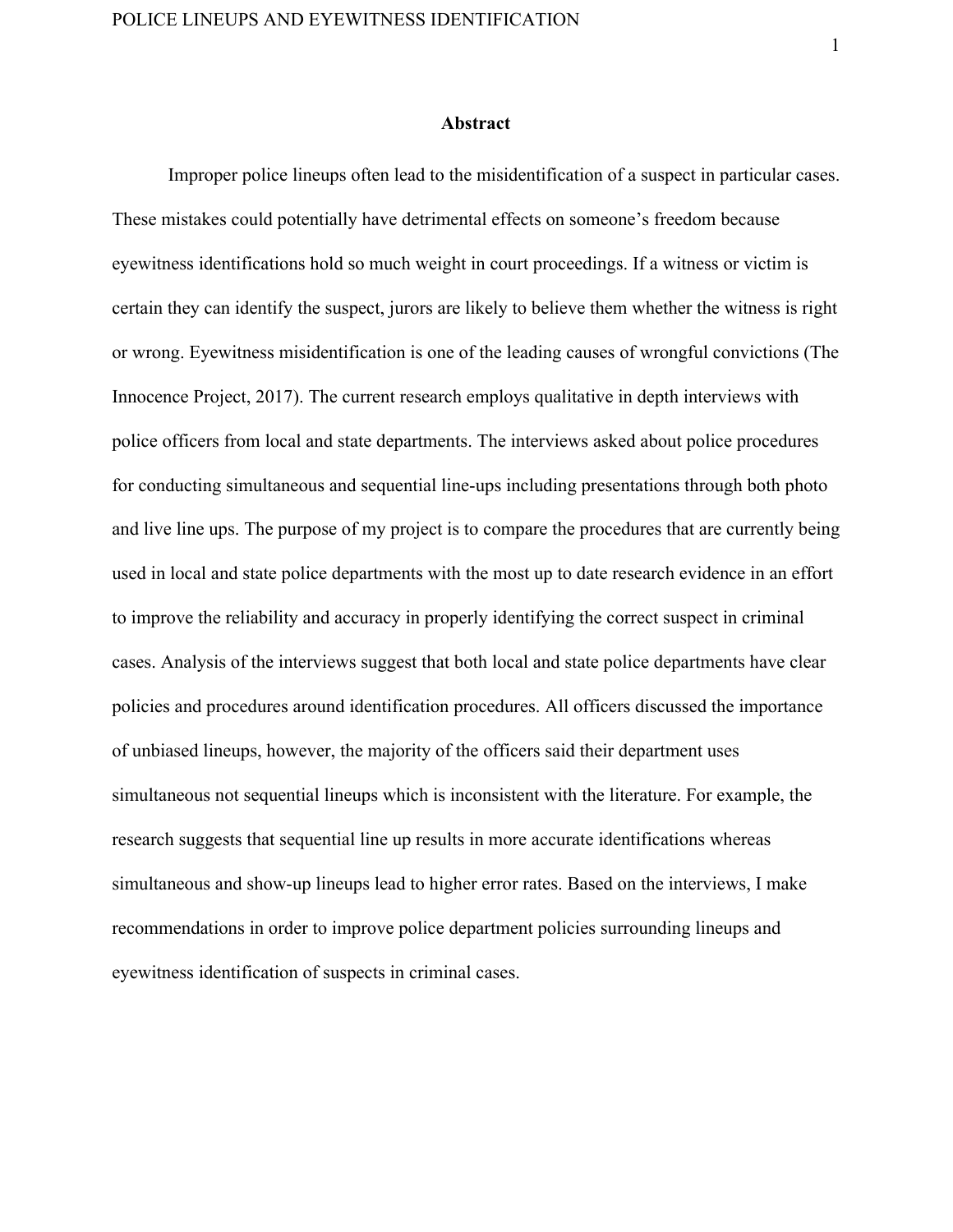#### **Introduction**

Society today looks at the criminal justice system through a fine tooth comb. There are so many aspects to the system and at each stage there are numerous ways in which there can be issues and debate. One aspect to the system is the police use of lineups and eyewitness identification. Like anything, there are always multiple ways to go about completing a task, and not every way will yield the same result. There are multiple types of police lineups and this paper will try and determine the best and most effective strategy to obtain accurate eyewitness identifications that yield the least amount of error.

This paper will look at past literature and also conduct qualitative in depth interviews of current police officers in the Northeastern part of Massachusetts in hopes of finding the best method to eyewitness identification. There are many different lineup strategies including simultaneous, sequential, field show ups, and voice identification. Different police departments use different lineups depending on the particular situation or depending on what their department has outlined to them.

Eyewitness testimony holds a great deal of weight in court rulings, which makes these lineups extremely important in correctly identifying the criminal responsible. This type of testimony is also one of the leading causes of wrongful convictions (The Innocence Project, 2017). Since these identifications can be the difference between putting an innocent person behind bars as opposed to guilty one, this is a very important topic to study. By looking at past literature and analyzing the information given by active police officers, we can help future researchers gain more insight to the most effective eyewitness identification strategies.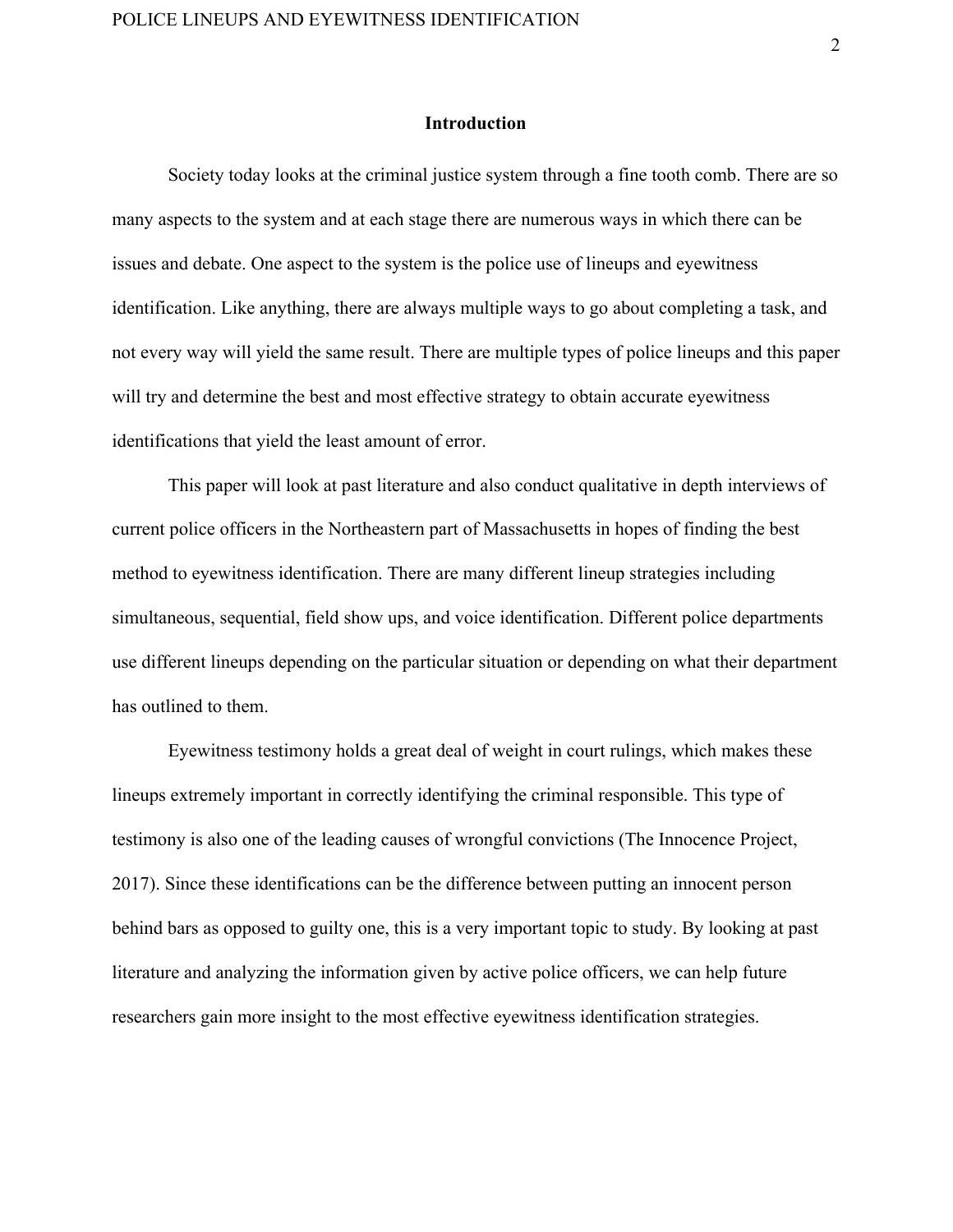## **Literature Review**

Wells, Lindsay, and Ferguson (1979) discuss the accuracy, confidence, and juror perceptions of eyewitness identification. Three hundred and twenty eight students were the subjects in this experiment; one hundred and twenty seven served as witnesses, while two hundred and one served as jurors. For the experiment, the witnesses were taken to a cubicle and told to fill out a questionnaire. While in there, the thief would walk in posing as a fellow participant and stay in there for 75 seconds before saying they wanted to take a calculator someone left on the table, took the calculator, then left. The experimenters then came in and gave the witnesses a photo lineup of six suspects then told to rate on a 9 point scale as to how confident they were on their identification. The jurors were then informed on the experiment and told to decide whether or not they believed the witness correctly identified the suspect based on their cross-examination. Wells and colleagues (1979) found that there was a 58% accuracy rating from the witnesses, 20% inaccurate, and 21% did not identify any suspect.

According to Wells, Small, Penrod, Malpass, Fulero, and Brimacombe (1998),the earliest record of a suggestion to eyewitness lineups dates back to 1967 and includes a checklist of 15 items that should be followed in order to conduct a proper lineup including not making one suspect seem more guilty than the other or showing the witness pictures beforehand. Other aspects of eyewitness lineups are discussed and criticized such as not informing the witness that the suspect might not be in the lineup. In one study, 78% of the witnesses attempted to identify a suspect when the actual culprit was not in the lineup when they were not informed they might not be there. That number dropped down to 33% when they were informed. The article goes on to compare sequential lineups with simultaneous lineups, and many studies are in favor of the sequential lineup procedure. The authors of this article propose four rules that can help improve

3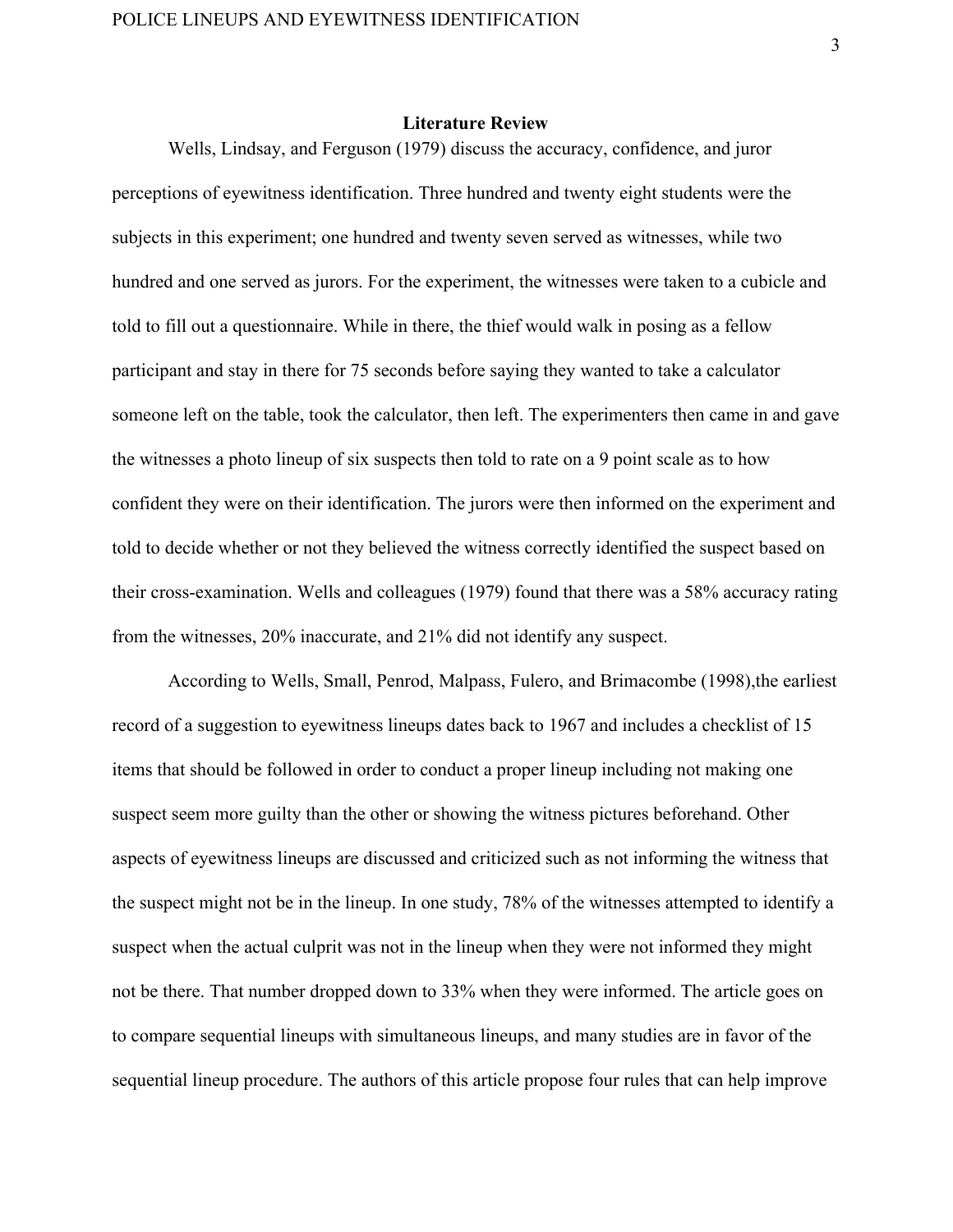the overall process: 1. The person conducting the lineup should not know who the suspect is; 2. The eyewitness needs to be explicitly told that the suspect may not be in the lineup and they do not need to identify someone if they are not there. Also they should be told that the person conducting the lineup does not know who the suspect is; 3. The suspect should not stand out in the lineup, they should look the same as everyone else; 4. A clear statement must be taken from the witness at the time of the identification.

Lindsay, Pozzulo, Craig, Lee, and Corber (1997) looked at eyewitness identification between adults and children with simultaneous lineups, sequential lineups, and showups. The subjects were 307 children aged 3-15 and 384 adults (undergraduate students). The first experiment consisted of a person going into a classroom with either the elementary school children (10-15) or the undergraduate students, giving a speech, writing his name on the board, then leaving. The students were then separated into groups and given either a sequential lineup of witnesses, a showup, or a simultaneous lineup of witnesses. The results were that correct identifications rates only differed slightly among the three types, however, correct rejections were more likely to occur in the showups than either the sequential or simultaneous. The second experiment consisted of a woman interacting with either a child or an adult, but in this experiment the subject was able to make eye contact and interact with the woman. The subjects were then given either a target present show up, a target present six person simultaneous lineup, or a a target present six person sequential lineup. Lindsay and colleagues (1997) found that there was a very high rate of identification with showups ( .85 for adults and .90 for children), high rates for simultaneous lineups, but lower rates for sequential lineups.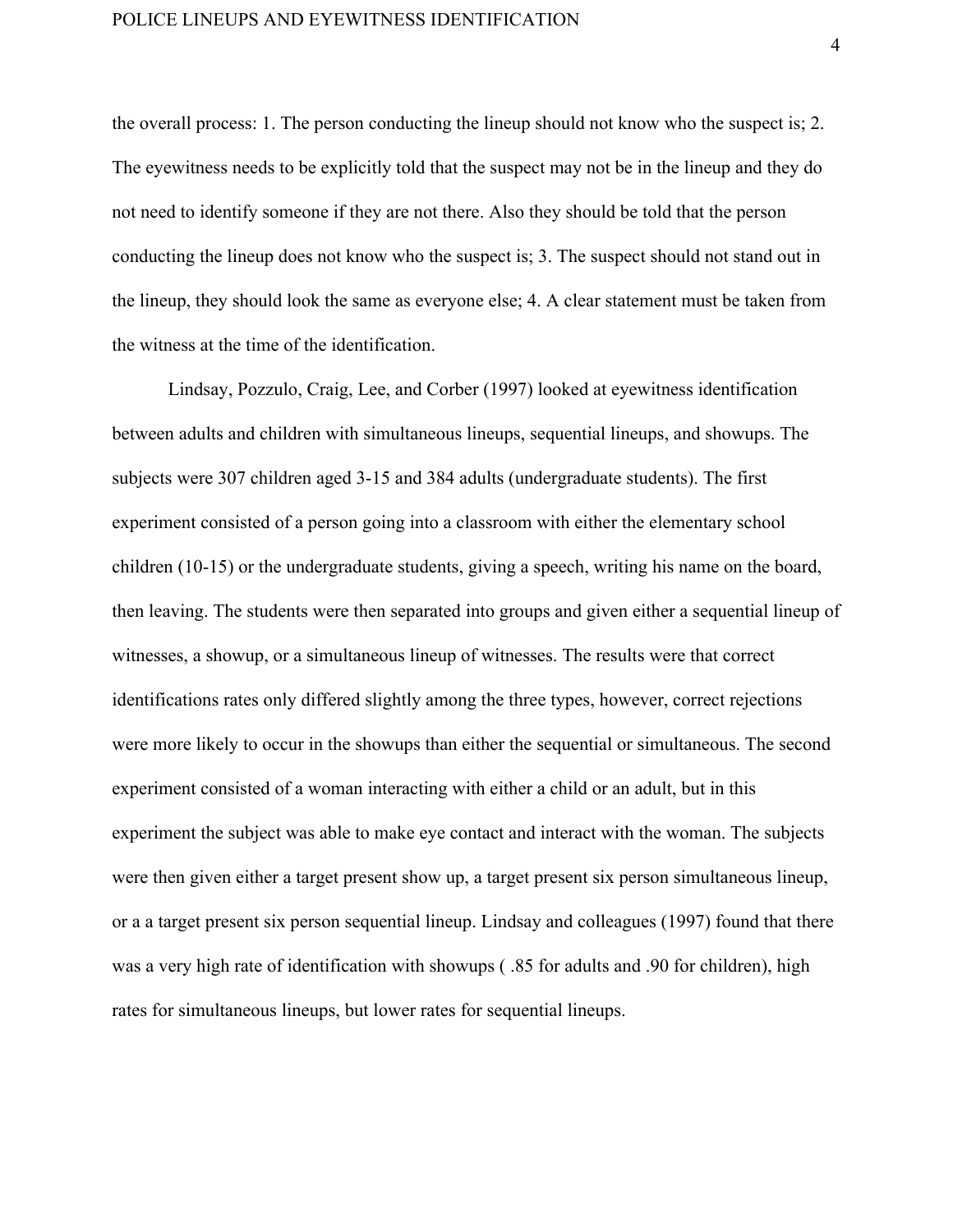Wells (1993) looks at what we know about eyewitness identification, create a better understanding of its procedure, and try to find new ways to help improve the process. The author discusses the problems involved in eyewitness identification and touches upon the three main issues: 1. Experimental studies using a staged crime usually find a high rate of false identifications; 2. During these experiments, the witnesses who falsely identify are shown as being very certain they had the right individual; 3. Eyewitness misidentifications are being used as the primary cause of false convictions. Wells (1993) describes the different kinds of lineups and shows where errors can occur in each. The single-suspect model is where there is only one suspect and the others are distractors, while in an all-suspect model every person in the lineup is a suspect and the witness is narrowing down the search for the perpetrator. False certainty and error rates are other large aspect to false identifications.

Stenzel (2017) breaks down eyewitness identification and its reliability into five different sections. Firstly, the article discussed three different examples of wrongful rape convictions where eyewitness identification was involved. In one case, the woman was so sure she had the right person who raped her that even when DNA evidence cleared him, she still thought he was the perpetrator. The next part of this article discussed how witnesses memories function. When someone witnesses something, their brain stores it in their memory subconsciously, and there are different factors that can come into play when recalling those memories such as psychological elements, physical elements, and suggestive identification procedures. Because eyewitness misidentification is the leading cause of wrongful convictions, this article talks about the different safeguards courts put in place to try and limit wrongful convictions. The court is aware that things like weapon focus and cross racial identification are prevalent, so one way they try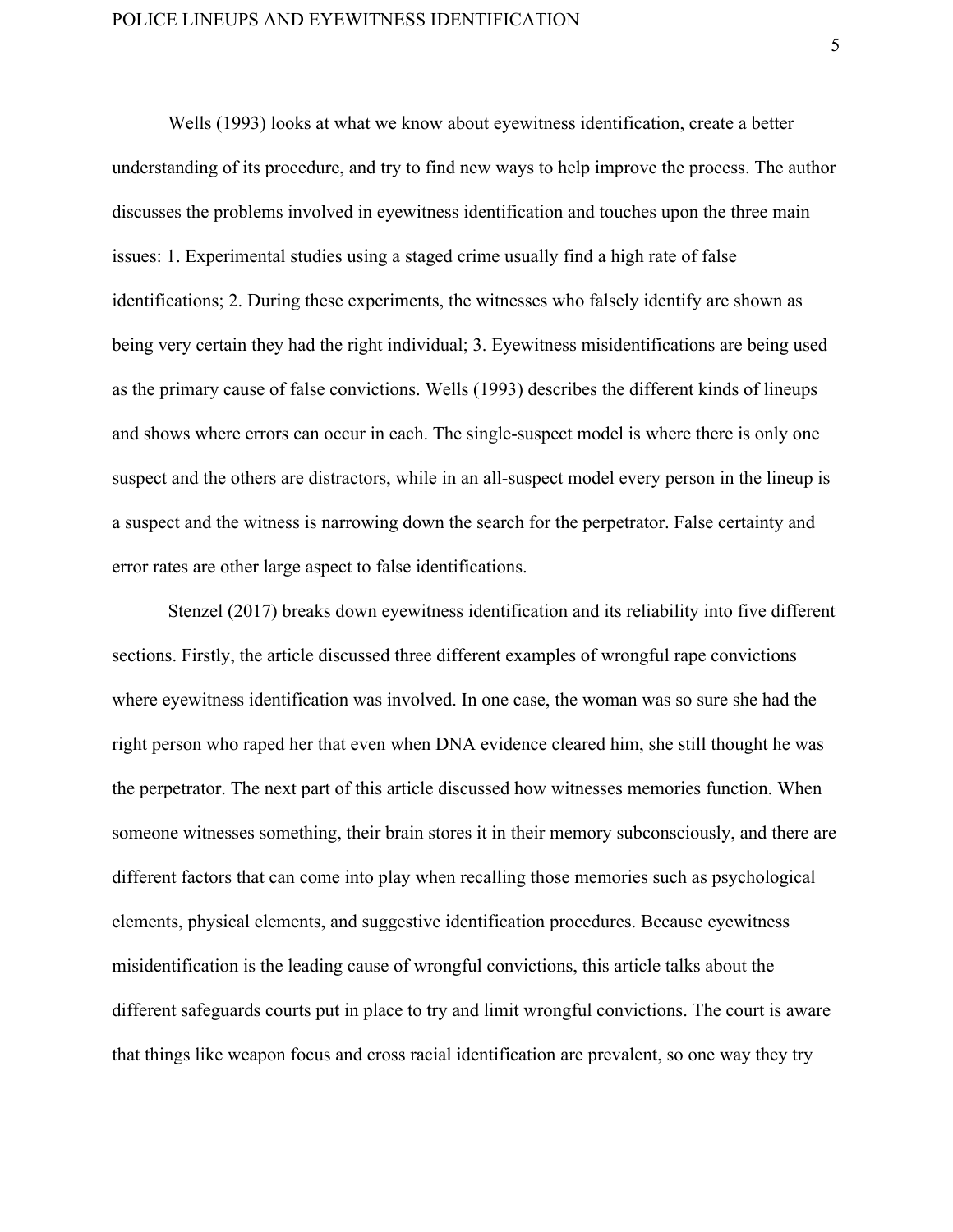## POLICE LINEUPS AND EYEWITNESS IDENTIFICATION

and eliminate eyewitness identification is having expert testimony about the reliability of eyewitness identification. Stenzel (2017) concludes by suggesting ways in reforming eyewitness identification, such as the jury addressing the reliability of the witness and factors of the case, including distance to the perpetrator, length of time they spent with the perpetrator, and how old the witness is.

Beaudry, Lindsay, Leach, Mansour, Bertrand, and Kalmet (2015) conducted a study to see how people perceive the accuracy of eyewitness identification and their testimony in court. There were 48 different scenarios that were possible, and 432 participants. Identification techniques used were simultaneous vs. sequential, and either double-blind, single-blind, or post-identification feedback. The participants watched videos that were made for the particular scenario they were chosen for, and they had to rate on a scale of 0-100% on how confident they were in that witness' testimony. The results showed that no matter what the scenario was, these participants were more likely to believe the witness who received the post-identification feedback. Also, when the participant was able to view the identification decision this resulted in a greater belief of accurate than inaccurate identifications only when witness' chose from simultaneous line-ups and not sequential. The conclusion that Beaudry and colleagues (2015) made was that presenting participants with a video recording of an eyewitness identification procedure neither convinced them persuasive strategies could be used nor reduce their ability to pick out accurate identifications from inaccurate ones.

Gants and Doughty (2015) examines the reliability and accuracy of eyewitness identification in a courtroom. Two cases are discussed where witnesses identified a suspect in a courtroom and how this could be considered a show up. This article also talks about there are

6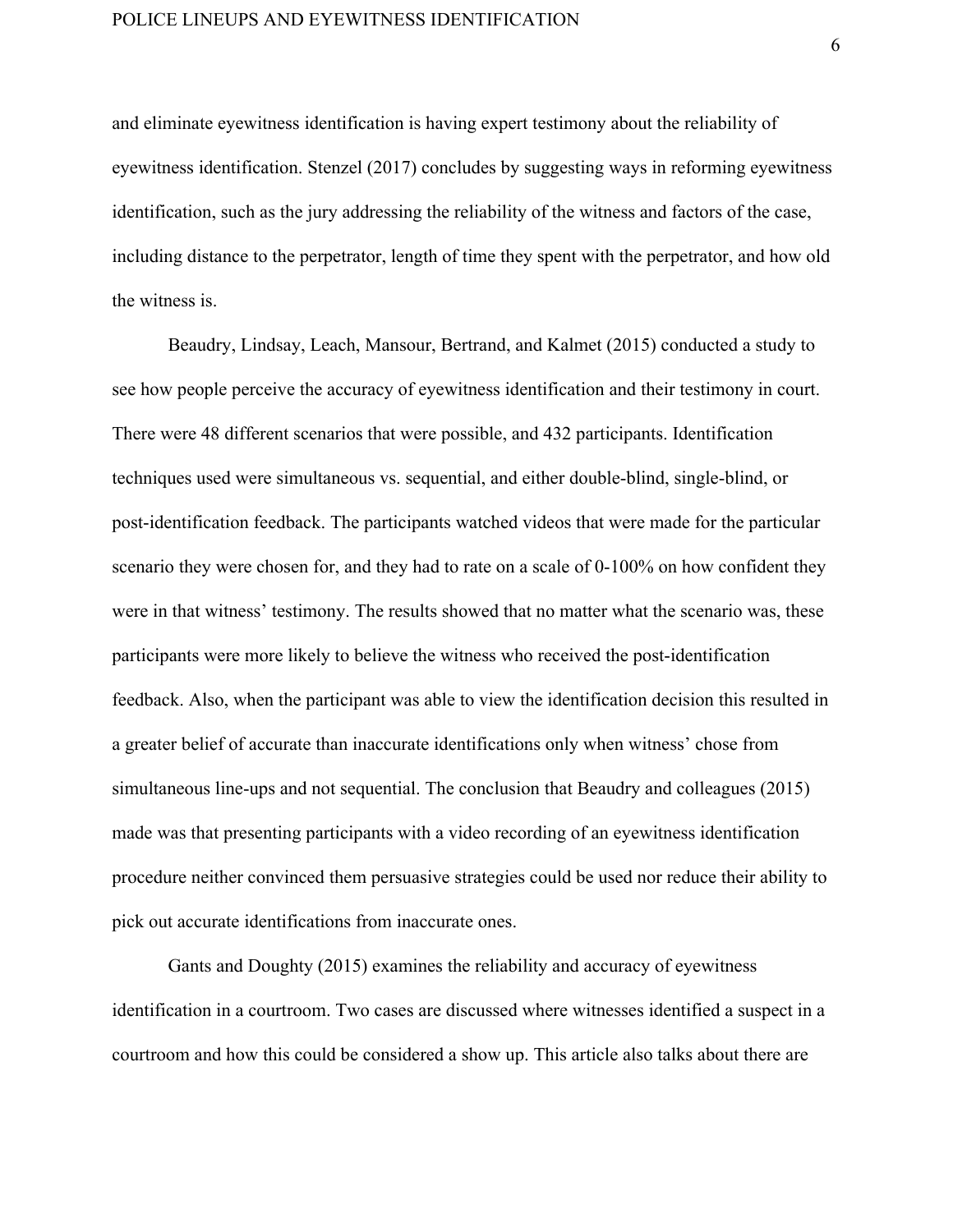many factors that come into play with witness memory: 1. Memory does not work like a tape recording, 2. A witness's level of confidence may not indicate accuracy, 3. High levels of stress can affect an identification, 4. Information from other witnesses or outside sources can inflate confidence, and 5. Viewing the same person in multiple identification procedures may increase the risk of misidentification. Because eyewitness identification is used frequently but not reliable, the Massachusetts Supreme Judicial Court created a "Study Group" to try and help reform the procedures and create protocol for Police to use. A few suggestions are that every law enforcement agency have a written policy on eyewitness identification, police should audio and video record their procedures, avoid leading questions, and get a very detailed description of the alleged offender. This "study group" also suggests that showups not occur more than 2 hours after a crime has occurred, and must gain a level of confidence from the witness. All of these suggestions can be used to help reduce wrongful identifications and in turn, wrongful convictions.

Mu, Chung, and Reed (2017) suggest that strategies for police photo arrays can be improved by introducing a new method. This new method is the PAIR approach and it involves showing witnesses pairs of pictures in a side by side comparison rather than one by one sequentially. Mu and colleagues (2017) conduct an experiment to see if the PAIR with both lead to less false identifications and higher positive identifications than both sequential and simultaneous lineup procedures. They tested 102 college students, and each one was assigned to one of the three identification procedures. The correct suspect was in all of the lineups, and the measures looked at were identification response (correct or incorrect) and a self reported level of confidence. This experiment was done over the course of 2 days and the true nature of the test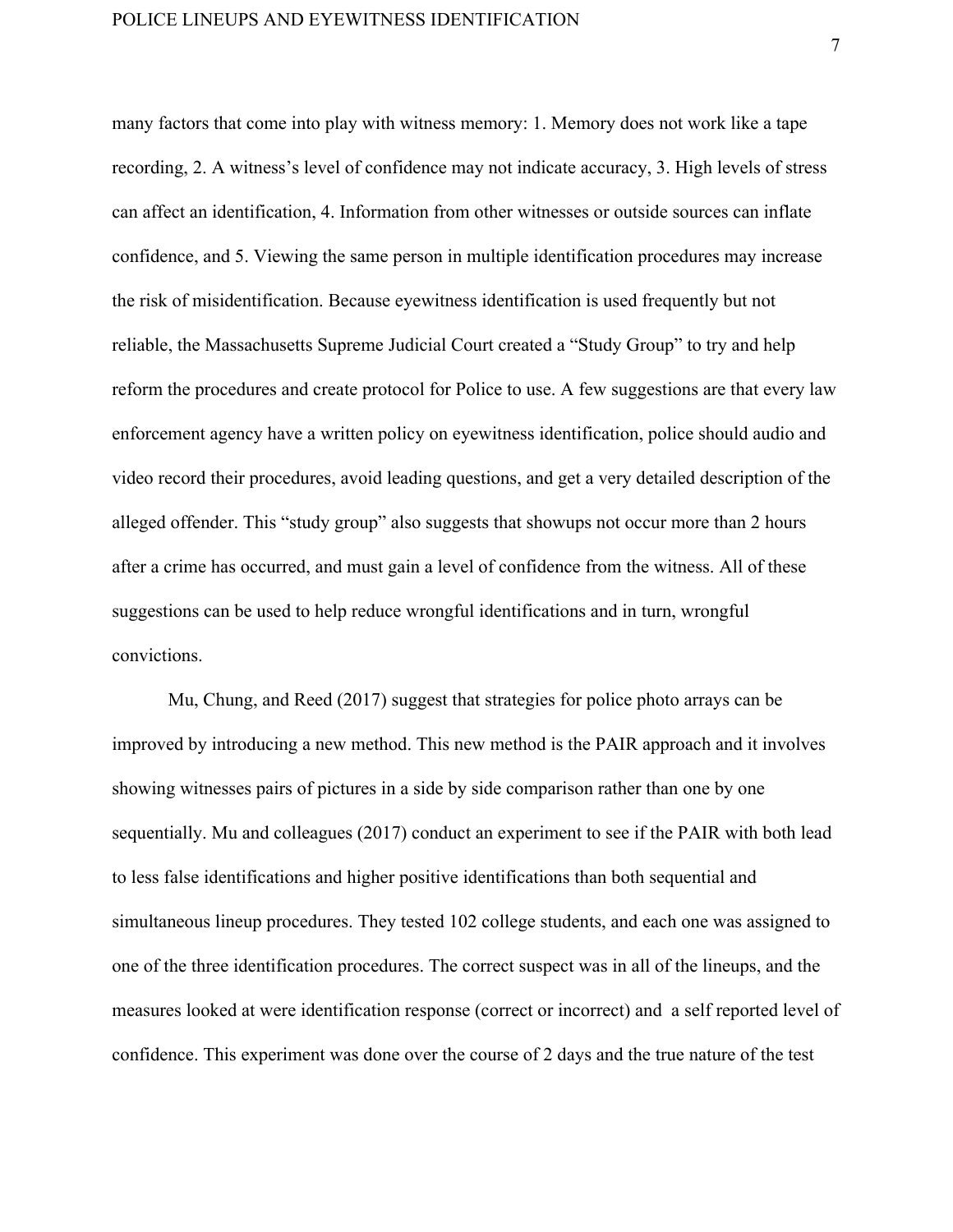## POLICE LINEUPS AND EYEWITNESS IDENTIFICATION

was not mentioned. The PAIR approach yielded a larger number of correct identifications, btu nothing of statistical significance, so the second experiment was conducted with a much larger sample size of 571. This experiment was virtually identical to the first and revealed that using PAIR methods leads to a statistically significant decrease in false positives.

Lindsay, Martin, and Webber (1994) examine two types of police lineup filler strategies: match-to-description and similarity-to-suspect. The first is where the filler subjects for the line up are meant to match the description the witness gives, while the other is aimed at matching fillers to the appearance of the suspect. There are problems with both methods, however. Match-to-description can falter when the description given to the police is vague and the filler suspects end up looking noticeably different than the suspect. On the other hand, similarity-to-suspect strategies can go awry for multiple reasons; the witness might not be able to identify the suspect because the fillers are too similar, or the testimony might not hold up in court because the fillers were not similar enough which caused the witness to single the suspect out. There are three studies within this article that look at witness descriptions, the foil strategy on correct identification rates, and, the foil strategy on false identification rates. What the research showed was that witnesses often give very vague descriptions, with 99% of the subjects likely to describe the clothing. Results of this research showed that the match-to-description strategy may increase the probability of false identifications, and suggests that to minimize errors with picking fillers, sequential lineups should be used Lindsay et al., (1994).

Surrett-McQuiston, Malpass, and Tredoux (2006) seek to determine which type of lineup is best: sequential or simultaneous. It discusses the strengths and weaknesses of each such as how sequential lineups allow the witness to make absolute comparisons with their memory and a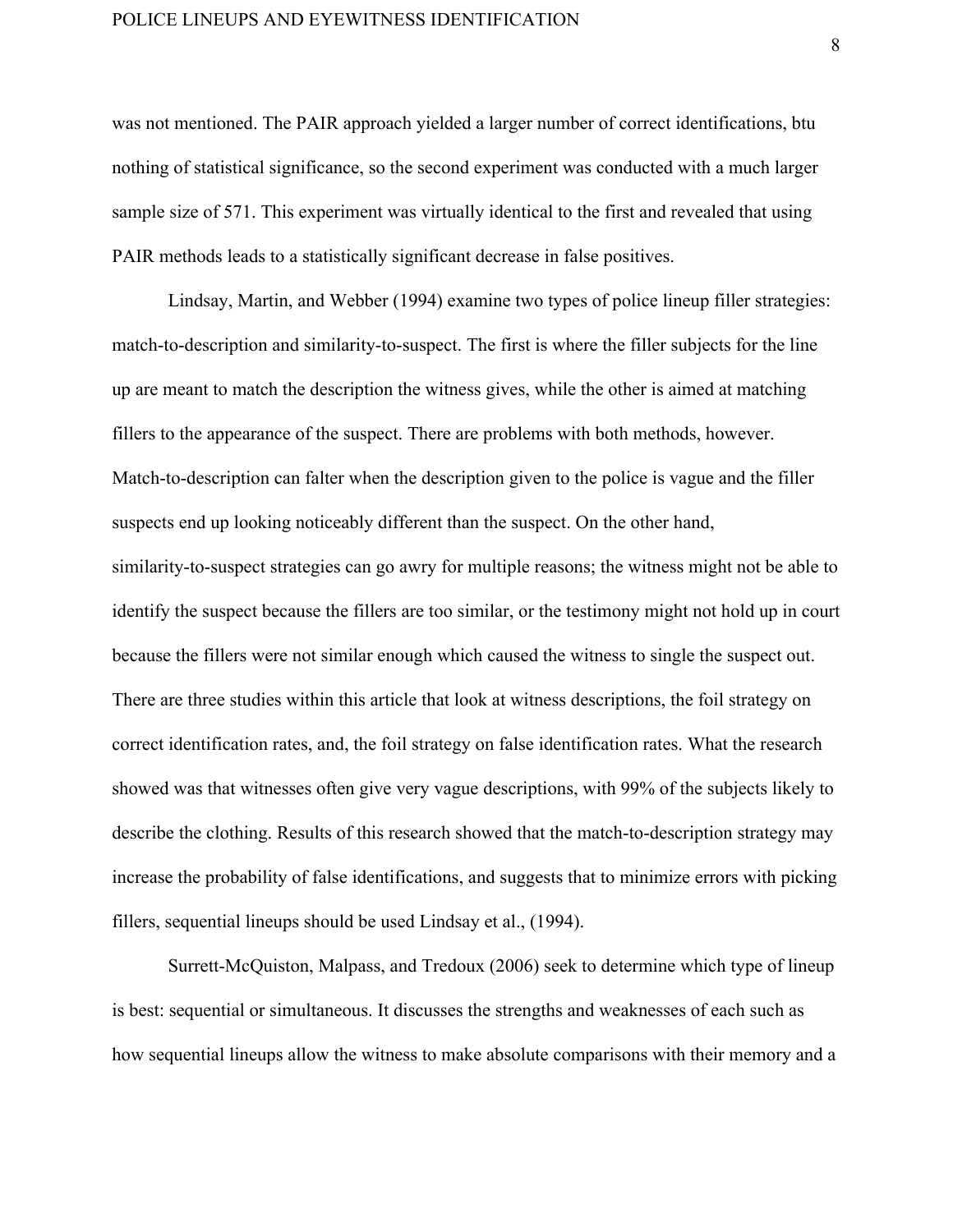single picture and simultaneous lineups tend to have witnesses make relative judgements. They discuss how in the research world, sequential lineups are thought to be the most reliable at lowering false identifications. The main purpose of this article was to compare different studies conducted to see which lineup procedure is best. Surrett-McQuiston and colleagues (2006) looked at 37 studies done with 45 experiments looking at simultaneous vs. sequential lineups. In most of the studies conducted, relative vs absolute judgement is looked heavily into. Absolute judgement is used in sequential lineups is any judgement about a single stimuli, as opposed to relative judgement used in simultaneous lineups is a judgement about multiple stimuli. This article concludes by suggesting that more research is needed in the field of psychology intertwining with police lineups and more studies should be conducted with different methodologies.

## **Methodology**

The goal of this research is to do a qualitative data collection of the methods of eyewitness identification and police lineups in the northeastern part of Massachusetts. Five in depth interviews of both state and local police officers are conducted and lineup procedures from each interview are compared and contrasted with the past literature on best practices. To accomplish this, emails were sent to two state and three local police officers. The officers were asked if they would be interested in being interviewed for the current study. Once they agreed, interview dates were set and a short face-to-face interview was conducted. The interviews were conducted either in the officer's office or on campus depending on the officer's availability.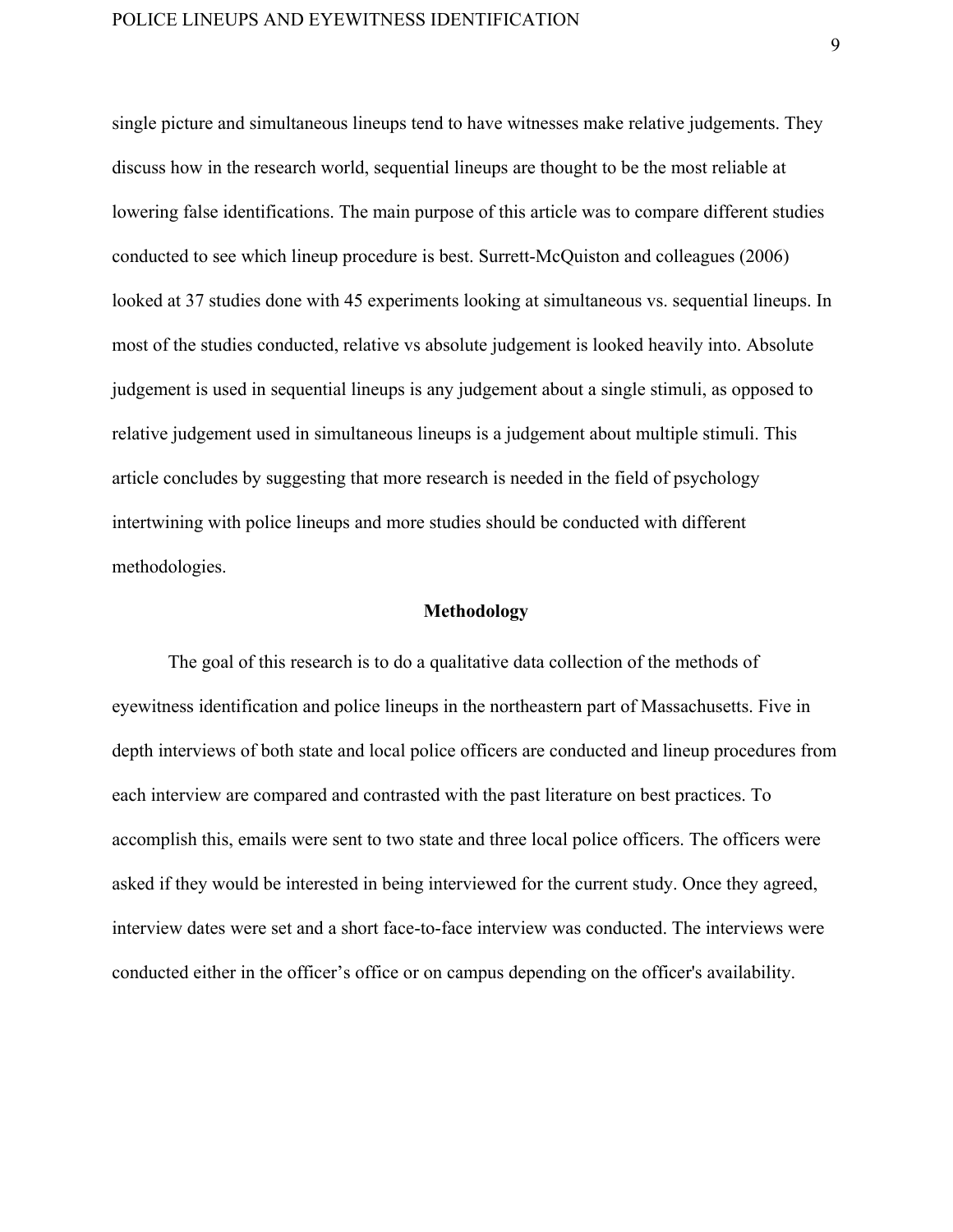Questions consisted of inquiring about the officer's rank, policies on eyewitness identification, their opinions on the different methods, and their recommendations for other departments (See Appendix A). The interviews ranged from twenty to forty minutes in length. Before conducting the interviews, officers signed consent forms informing them of the benefits and risks of participation, as well as limits to confidentiality. All of the officers agreed to be voice recorded during the interview, interviews were then transcribed, and the results of the interviews were then compared with the best practices found in previous literature.

#### **Results**

The rank of the officers interviewed included two Sergeant, two Captains, and one Chief of Police. The number of years as a police officer ranged from 25 to 33 years. That is a combined 144 years of experience. All but one officer indicated that training on lineup procedures were offered in the academy at the beginning of the officer's career. These officers agreed that the training help them prepare for real life lineups and were provided clear guidelines for properly administering a lineup. All officers reported using photo arrays. However, only 40% of officers have used field show ups, 20% have used voice identification, and another 20% have used live lineups in their careers. Officers experience with lineups ranged from as low as 12 (ever) in the smaller departments to as high as 1,000 per year in larger departments. All except one officer (80%) indicated that the department uses a double blind presentation of photo arrays, only one officer (20%) indicated that the lineup is video recorded. Although the literature suggests that sequential lineups result in greater accuracy of eyewitness identification, 40% of the officers interviewed reported using simultaneous lineups.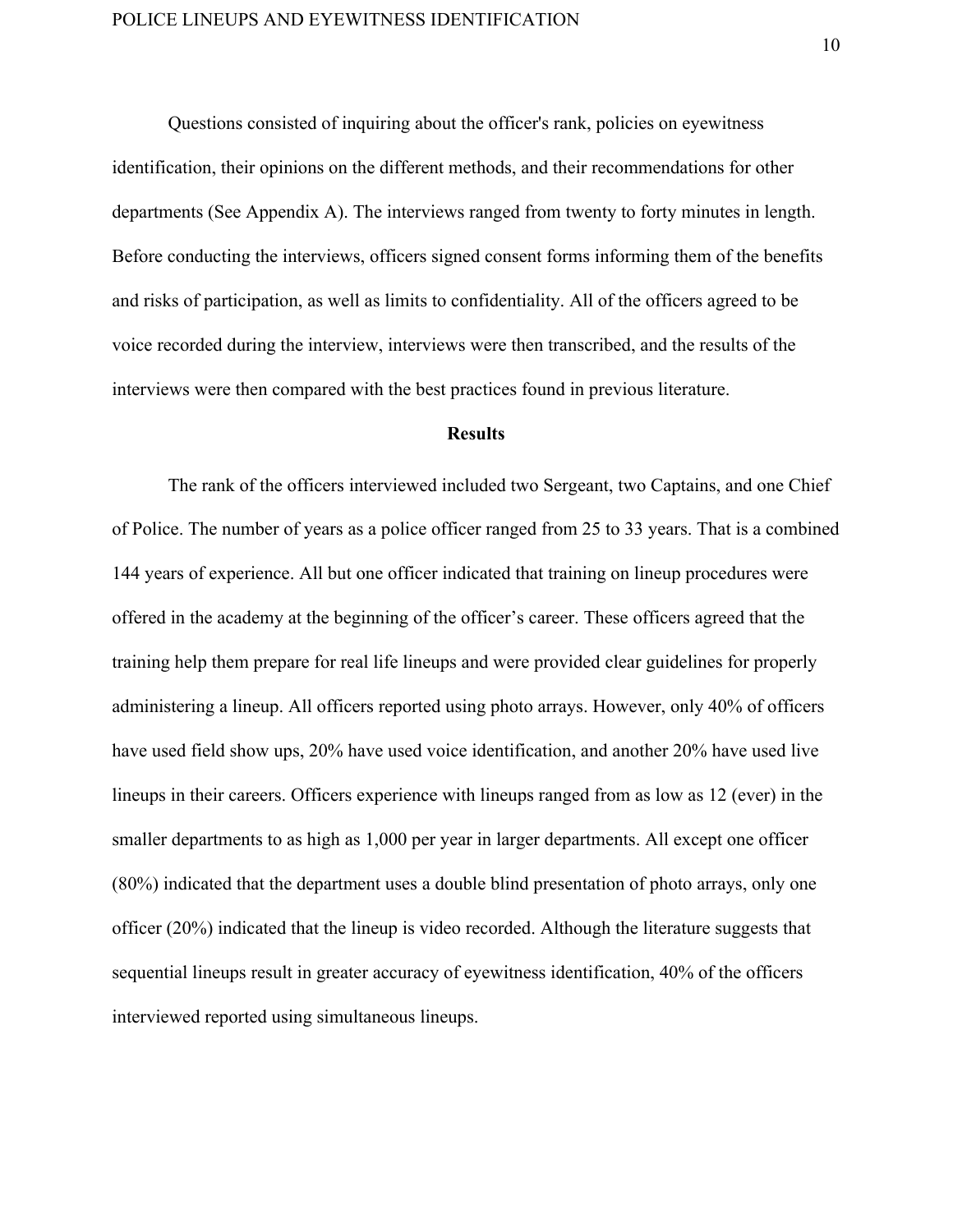When the officers were asked about the existence of "weapon focus," 80% of the officers agreed that weapon focus exists and that it often distracts witnesses from being able to identify a suspect. One captain of a large department stated "Oh absolutely...they'll (the witness) be able to tell you it was a black gun but I'm always fascinated because...people will say it was a .45 and ok what did he (the suspect) look like? Uhhh…" He goes on to explain "...someone who's not from the streets, someone who hasn't seen weapons in the past, someone who hasn't been around with street smarts, I guess in terms of being around that sort of thing, yeah it's a culture shock. For sure we see that." When the officers were asked about cross-race bias in eyewitness identification, none of the officers indicated that it was concern. However, one state police officer stated that "I've never seen it in the law...what we do is driven by case law, so if tomorrow there was a case decision that said department X somehow biased the (photo) array based on a cross cultural thing, cross race thing, the law would change and we would be instructed by the Supreme Judicial Court that any future cases, if you do these things, you will lose this piece of evidence."

All of officers expressed the importance of unbiased photo lineups. When choosing suspect photos, the officers argued that the background of the photos needed to be the same and any unique identifying characteristics, such as face tattoos, needed to be removed from the photo before showing the witness. A state police officer stated that "we make sure they are all of the same race, and then that there isn't some, different anomalies that you would be easily able to eliminate people. I know recently I just talked to a detective...who was doing the sequential array and the issue was the background on one of them was different, the color background, so...I instructed her to contact the fusion center who was able to alter the background so they didn't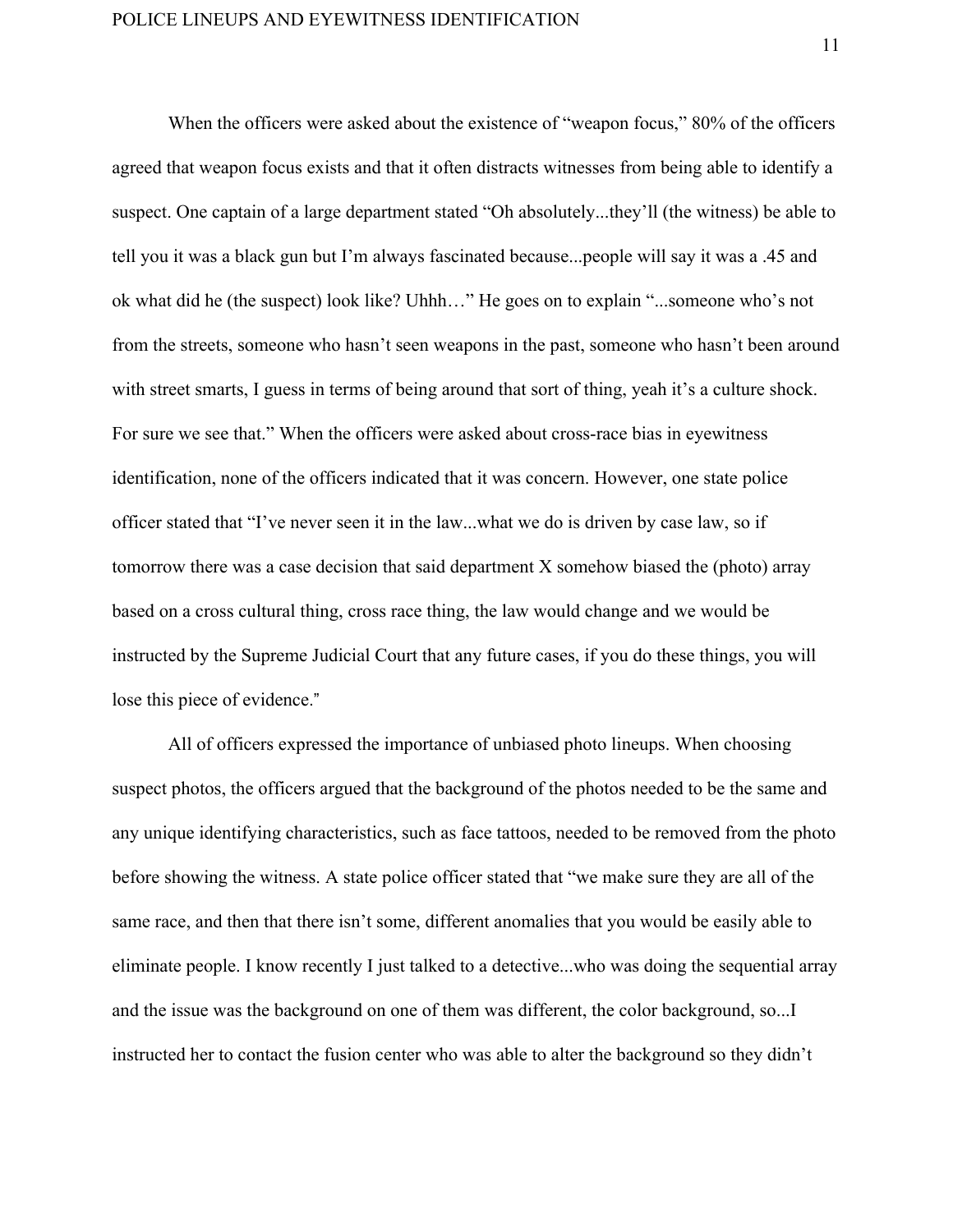look different." One local captain also indicated that "If you're focusing on a white male as your suspect, you can't have a black male or Hispanic male in there...you have to be very similar, that's the biggest thing, that's the way we were taught, you can't be biased in any way." He goes on to argue that "If we pull up a RMV photo or a license photo, we try to get 4 or 5 other pictures from the same source, were not going to use a license photo and then Facebook photos. You have to be very careful to make sure everything is the same as much as you reasonably can. So much that we had a recent case where the suspect had a small cross tattoo on his forehead, now think about how difficult that is to try and find 5 other guys with a cross tattoo, so what we ended up doing in the end was whiting that out in the photo, and use his photo and 4 or 5 other people in the lineup, but no one had a cross tattoo on their forehead. It was difficult in this particular case because the victim was very concentrated on looking for the person with the cross tattoo because that for her really stood out."

The officers graciously provided a variety of interesting success stories based on their experience with investigation and eyewitness identification. One sergeant told the story of what initially began as an identification of a suspect involved in thirteen fires in an hour and a half time frame. The sergeant describes his experience stating, "we had one particular case where we identified a suspect through video. We didn't have him at the scene. He started about 13 fires in an hour and a half period... one thing that became obvious to us was that the first of the fires was a targeted one. Everything else appeared to be random...the first fire that he lit he went into someone's back yard...so when we were speaking to the witness we said 'who could you possibly have beef with? Someone is targeting you.' We actually pulled out the photo, we didn't say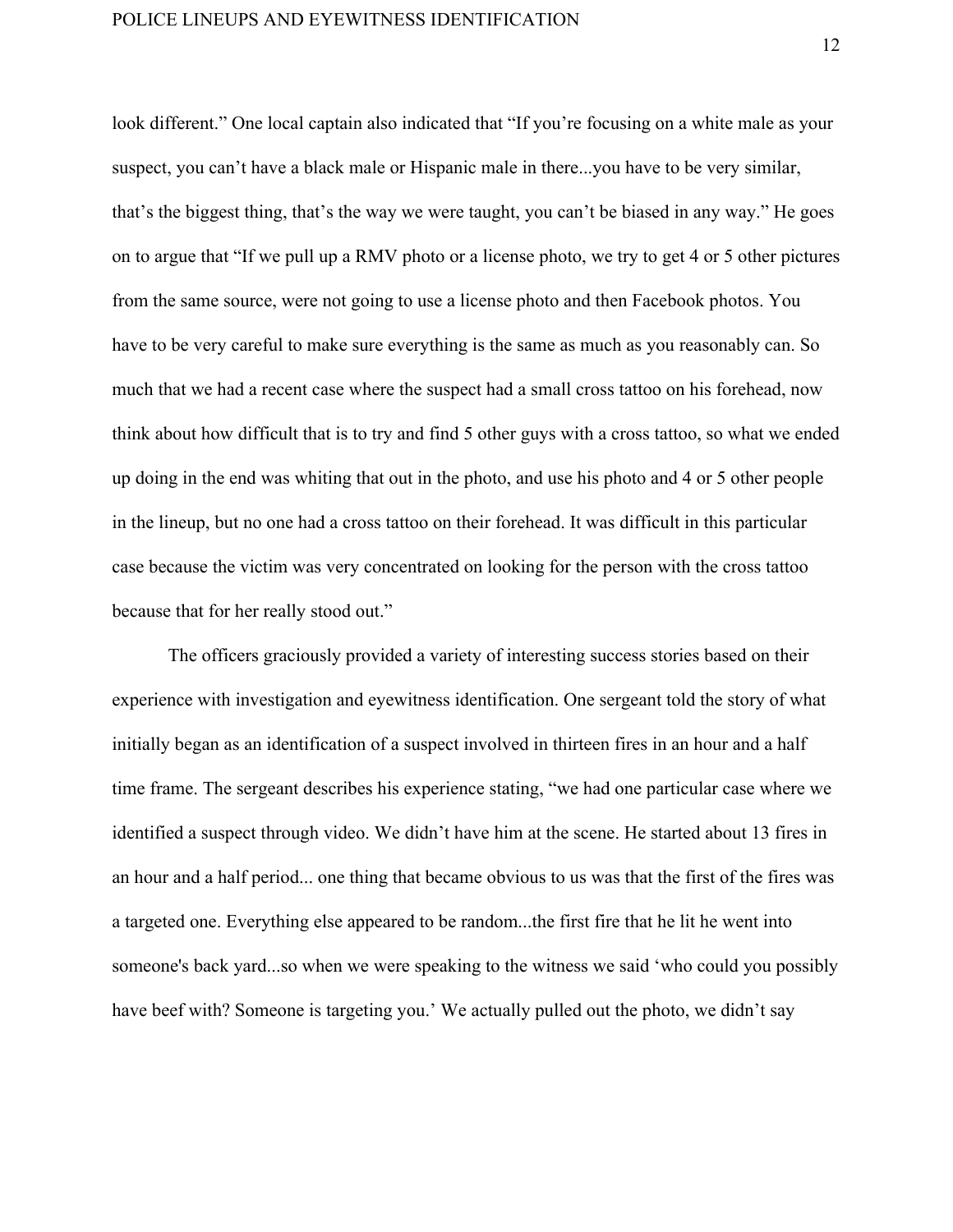anyone was the suspect. We went 'well, have you ever seen this person before?' and the woman goes 'oh yeah, that's my brother.' It became a great identification."

The officers did not always have a success story to share. In some instance, their experience included identifications that were unsuccessful. For example, one captain shared a story about identifying the wrong suspects based on misleading information. He stated "I had a so called witness on a huge fire portray that he saw everything that happened and fingered these two people. We created photo arrays, he (the witness) picked them out but he already knew who they were. It turned out to be that he made it up. I had the two wrong guys in jail for like 8 months until we got some other information. It was a completely different group of people. I think he did it for notoriety." A chief of police in a small department remembers a 15 year old case, "there was a sexual assault case of a 12 year old and we had some suspects...the policy was not as comprehensive as it is today. We attempted to use a photo array to identify who we believed may have been involved. We did have a suspect and the particular witnesses could not identify that individual...unfortunately for us then, there is video of that location now, so if we had that we would have been able to probably successfully solve that crime." This chief's story illustrates the difficulties of identifying perpetrators in sexual assault cases without additional evidence.

## **Discussion**

This paper sought out to determine what methods of eyewitness identification was the most effective based on both previous literature, and first hand accounts from law enforcement officials. One theme discussed in both was human error. As discussed in Gants and Doughty (2015), human error is a large factor when considering the accuracy of an eyewitness testimony.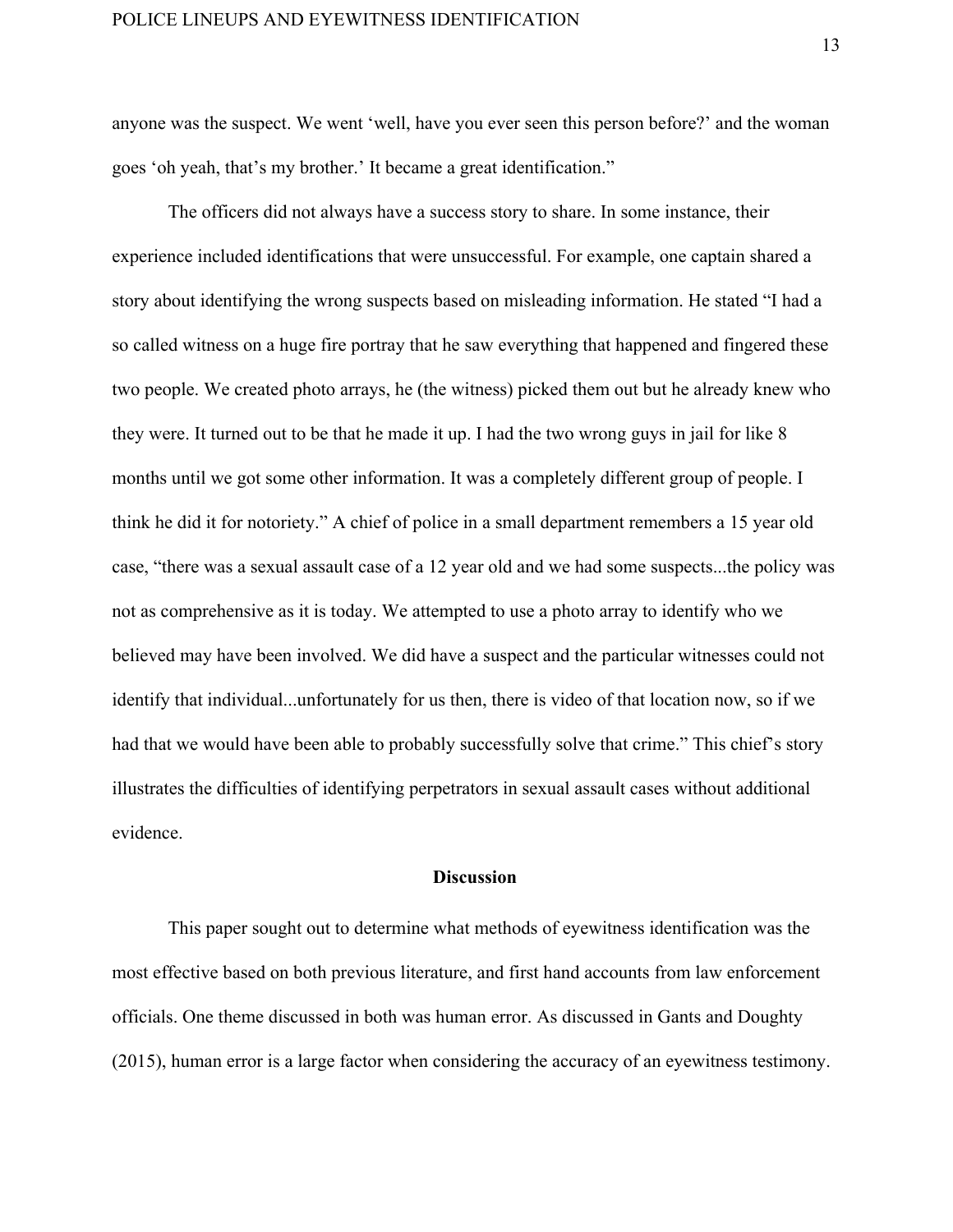## POLICE LINEUPS AND EYEWITNESS IDENTIFICATION

Memory doesn't function like a tape recording; as time goes on memory fades. This goes in line with the interview results, all five of the Police Officers discussed the effects human error can play. During the interviews, one officer discussed that no matter how accurate of a lineup the officer makes, human error can dictate whether the true perpetrator is caught.

Another theme that rose to the surface in both the literature and the interviews was the importance of conducting non bias lineups. One hundred percent of the officers interviewed stressed the importance of non bias lineup procedures. Not only was it important to gain an accurate eyewitness statement, it is also crucial to having this testimony be immiscible in court. Officers discussed how lawyers on the defense side can argue how the procedure was conducted and if at any point they can prove a bias occurred, they can make the whole eyewitness statement void. Wells, Small, Penrod, Malpass, Fulero, and Brimacombe (1998) discussed a study where people were asked to identify a suspect when the actual culprit was not in the lineup. When they were not informed, 78% picked a suspect compared to 33% when they were told the culprit may not be in the room. Bias can be anywhere from an officer guiding the eyewitness to choose the suspect, to not making the photo array pictures look similar.

One interesting conclusion that came from the literature and the interviews was the differencing in opinion on which method was the best. Photo arrays are the most common practice used when conducting an eyewitness identification according to the officers, and there are two main types of photo arrays: simultaneous and sequential. Although the literature reviewed suggested sequential lineups are more effective, only 40% of the officers admitted to using this type of array. Furthermore, some officers opinions on their perception of the more effective strategy contradicts the policy set in place for their department.

14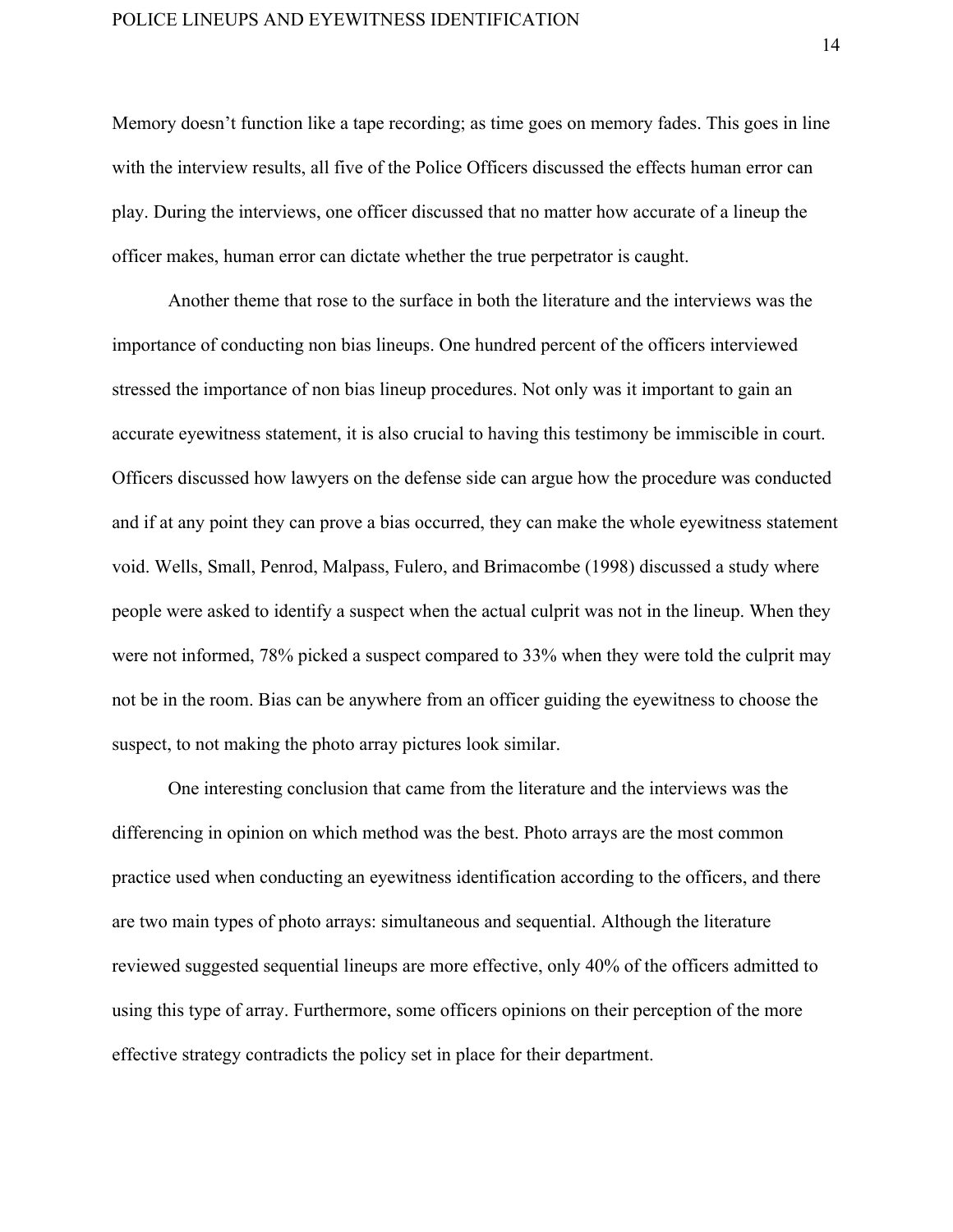Based on both the previous literature and the first hand accounts, there are further recommendations that can be made to strengthen the overall process of eyewitness identifications. One recommendation is that the handbooks being made to help teach officers the steps for proper police lineups and identifications should be developed using case law and best practice. A few of the officers mentioned how important case law is during their interviews and how much these cases can change the way police officers do their jobs. If handbooks and procedure is based off of what is shown to be effective when handling eyewitness identifications, more accurate results could be achieved while also lowering the amount of false identifications and wrongful convictions. According to a few of the officers interviewed, certain procedures were recommended by their departments, however, they were often not used. This paper suggests is that police officers should closely follow the policies that are in place by their departments. These policies are put in place for a reason, and if officers stray from the correct procedure, biases will increase and the chance of an inaccuracy of an identification will rise. An additional problem that may arise from not following the set in place procedures is the admissibility of the evidence in court. If proper procedure is not followed, a defense attorney can argue the identification was bias in some way.

## **Conclusion**

The purpose of this research was to conduct both a literature analysis as well as qualitative in depth interviews with current Police Officers to determine the best, most effective methods for conducting eyewitness identifications. Looking at both resources you can gather the importance of bias and the very real downfall of human error. Both of these variables can greatly affect not only the eyewitnesses identification, but also the entire case. Officers must take every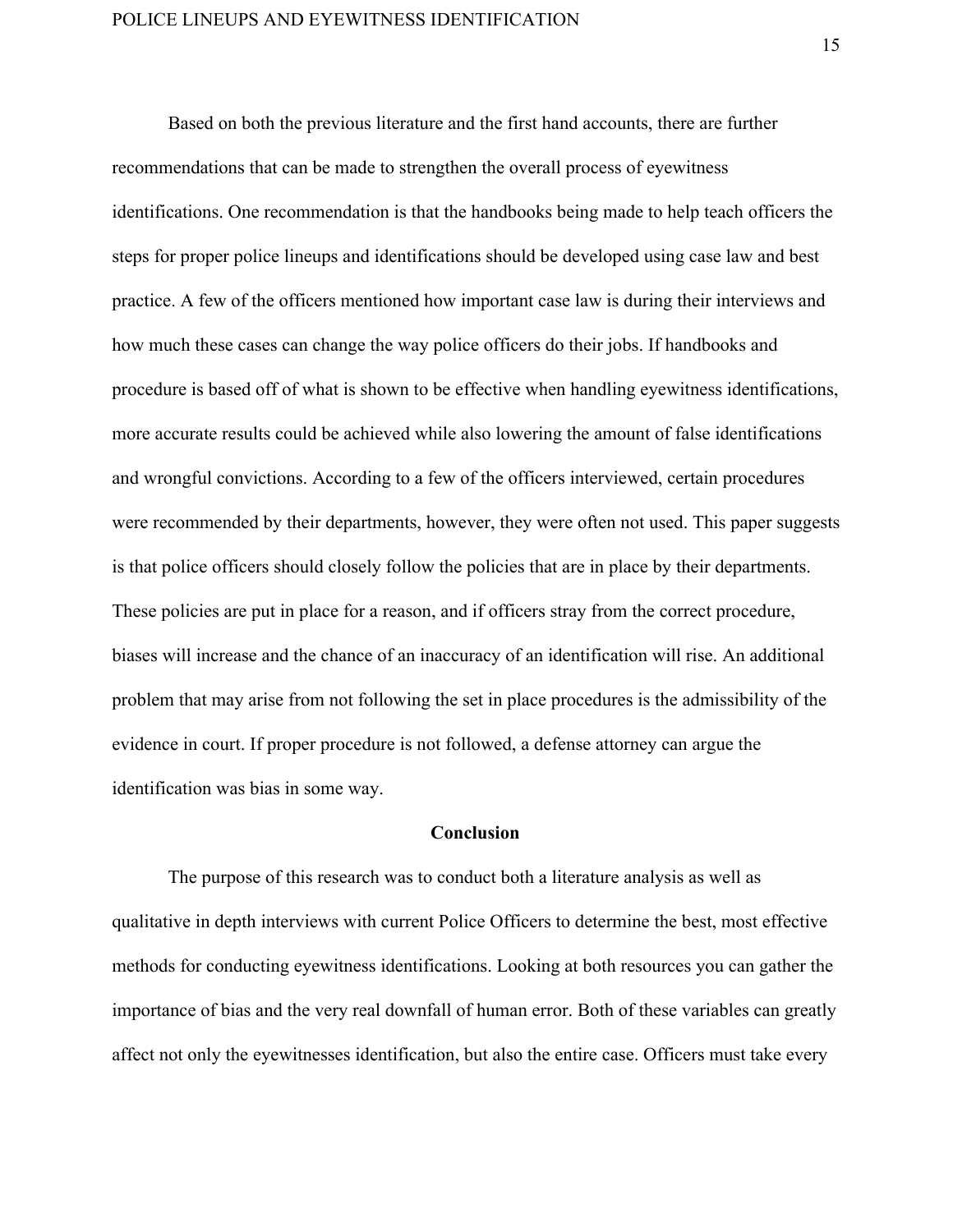precaution necessary to ensure there is no unintended bias. After looking through all of the data collected, we can conclude that one proper lineup policy should be compiled and given to every department for officers to follow. This policy should include steps for assuring proper photos for the arrays are gathered, all similar in appearance, that another officer should conduct the array to remove any biases, and assure the witness' confidence in their selection. Although this research was successful in looking at both past literature and interviewing current Police Officers, limitations included the participant size of the interviews and the location. Further research can be conducted with more officers and expanded to regions outside of the Northeastern part of Massachusetts. More research needs to be done in order to determine the best, most effective lineup procedure for Police across America.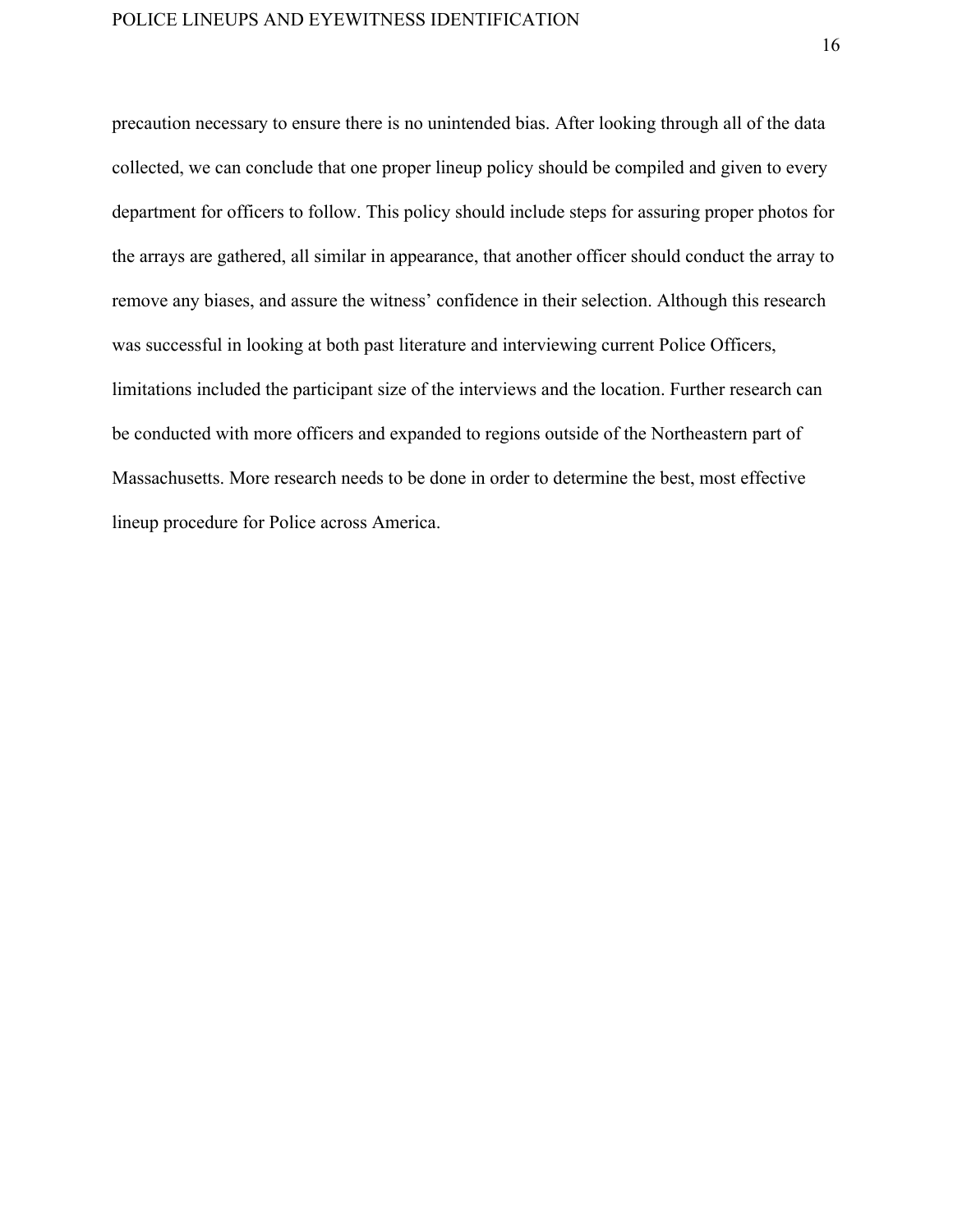## **References**

- Beaudry, J.L., Lindsay, R.C.L., Leach, A-M., Mansour, J.K., Bertrand, M.I., & Kalmet, N. (2015). The effect of evidence type, identification accuracy, line-up presentation, and line-up administration on observers' perceptions of eyewitnesses. *Legal and Criminological Psychology, 20,* 343-364.
- Gants, R.D., & Doughty, E.N. (2015). Where science conflicts with common sense: Eyewitness identification reform in Massachusetts. *Albany Law Review, 79.4,* 1617-1629.
- Innocence Project (2017). *Eyewitness misidentification.* Retrieved from <https://www.innocenceproject.org/>.
- Lindsay, R.C.L., Martin, R., & Webber,L. (1994). Default values in eyewitness descriptions: A problem for the match-to-description lineup foil selection strategy. *Law and Human Behavior, 18,* 527- 541
- Lindsay, R.C.L., Pozzulo, J.D., Craig, W., Lee, K., & Corber, S. (1997). Simultaneous lineups, sequential lineups, and showups: Eyewitness identification decisions of adults and children. *Law and Human Behavior, 21,* 391-404.
- Mu, E., Chung, T.R., & Reed, L.I. (2017). Paradigm shift in criminal police lineups: Eyewitness identification as multicriteria decision making. *International Journal of Production Economics, 184*, 95-106.
- Stenzel, C. (2017). Eyewitness misidentification: A mistake that blinds investigations, sways juries, and locks innocent people behind bars. *Creighton Law Review, 50,* 515- 532.
- Surrett-McQuiston, D., Malpass, R., & Tredoux, C. (2006). Sequential vs. simultaneous lineups: A review of methods, data, and theory. *Psychology, Public Policy, and Law, 12*, 137-169.
- Wells, G.L. (1993). What do we know about eyewitness identification?. *American Psychologist, 48,* 553-571.
- Wells, G.L., Lindsay, R.C.L., & Ferguson, T.J. (1979). Accuracy, confidence, and juror perceptions in eyewitness identification. *Journal of Applied Psychology, 64,* 440-448.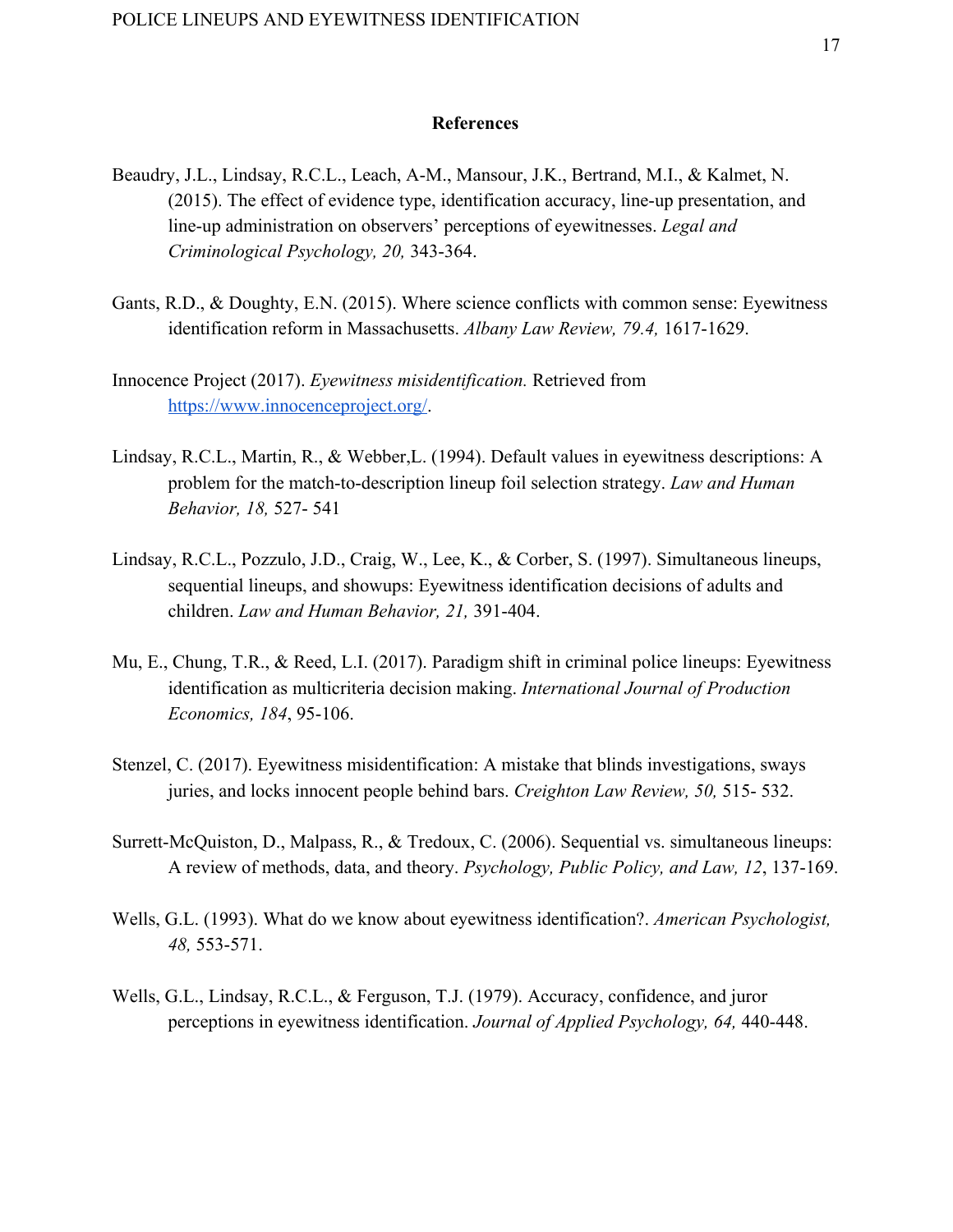Wells, G.L., Small, M., Penrod, S., Malpass, R.S., Fulero, S.M., & Brimacombe, C.A.E. (1998). Eyewitness identification procedures: Recommendations for lineups and photospreads. *Law and Human Behavior, 22,* 603-647.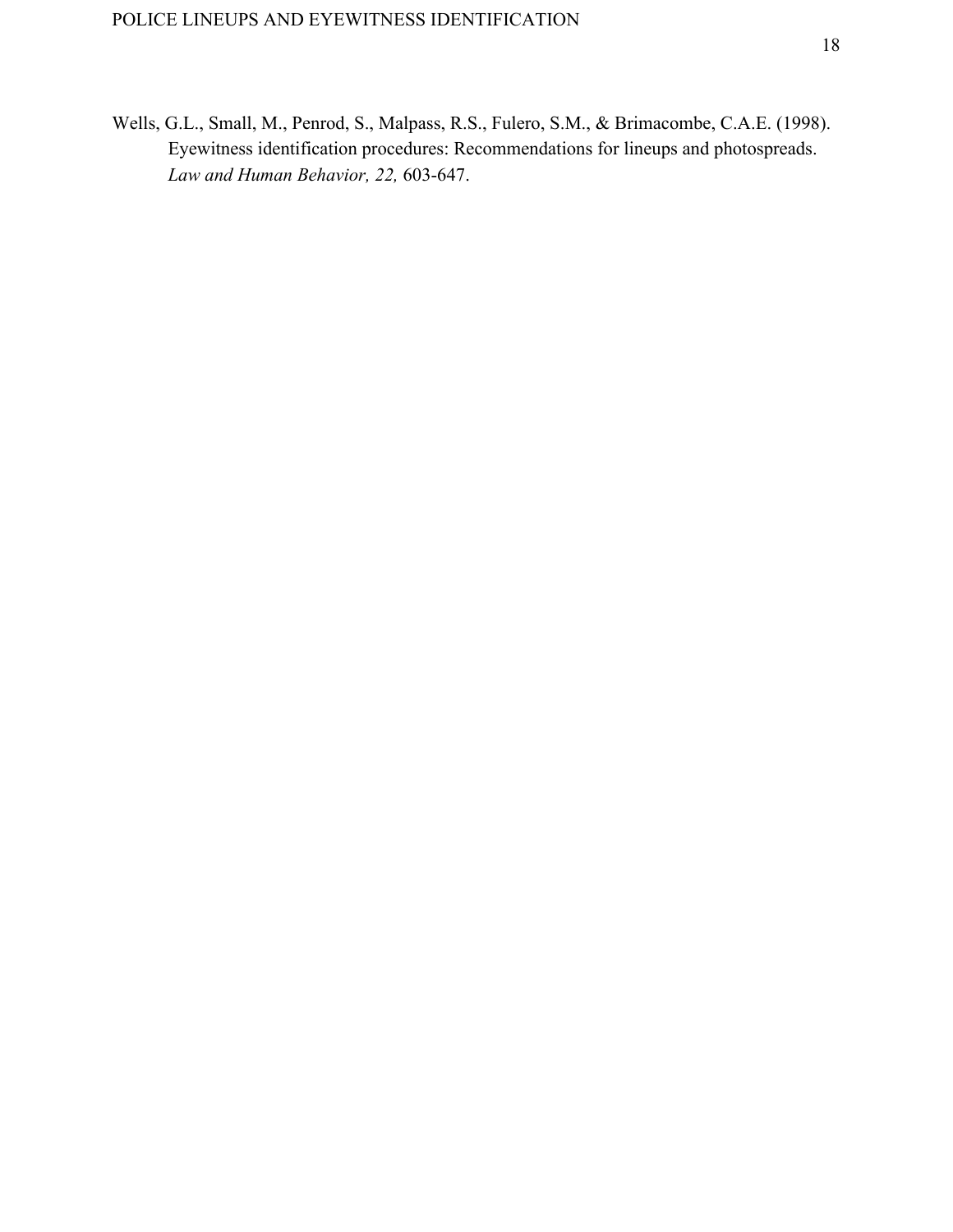## **Appendix A: Interview Questions**

The interview is broken up into three subsections: (1) Officer Rank, Tenure, & Training (2) Police Lineup Procedures & Experience (3) Officer Perceptions of What Works, What Doesn't, and What Needs Improvement in the Field Relating to Suspect Identification

- A. Officer Rank, Tenure, & Training (4 questions total)
- 1. How long have you been a police officer?
- 2. What is your rank designation in the department? How long have you been at that rank?
- 3. Did you receive specialized training regarding suspect identification procedures? Would you please describe what you remember most about this training?
- 4. Do you think the specialized training helped prepare you for real life lineup scenarios? In what way?
- B. Police Lineup Procedures & Experience (10 questions total)
	- 1. Do you videotape the suspect identification process?
	- 2. Does your department use field show ups? Live lineups? Photo arrays? Voice identifications?
	- 3. Which identification procedure is used most often?
	- 4. Approximately, how many times have you had a witness look at either people or pictures to try and help identify a suspect in a crime?
	- 5. What standards are currently being used in your department for suspect identification? Please try to explain in as much detail as possible.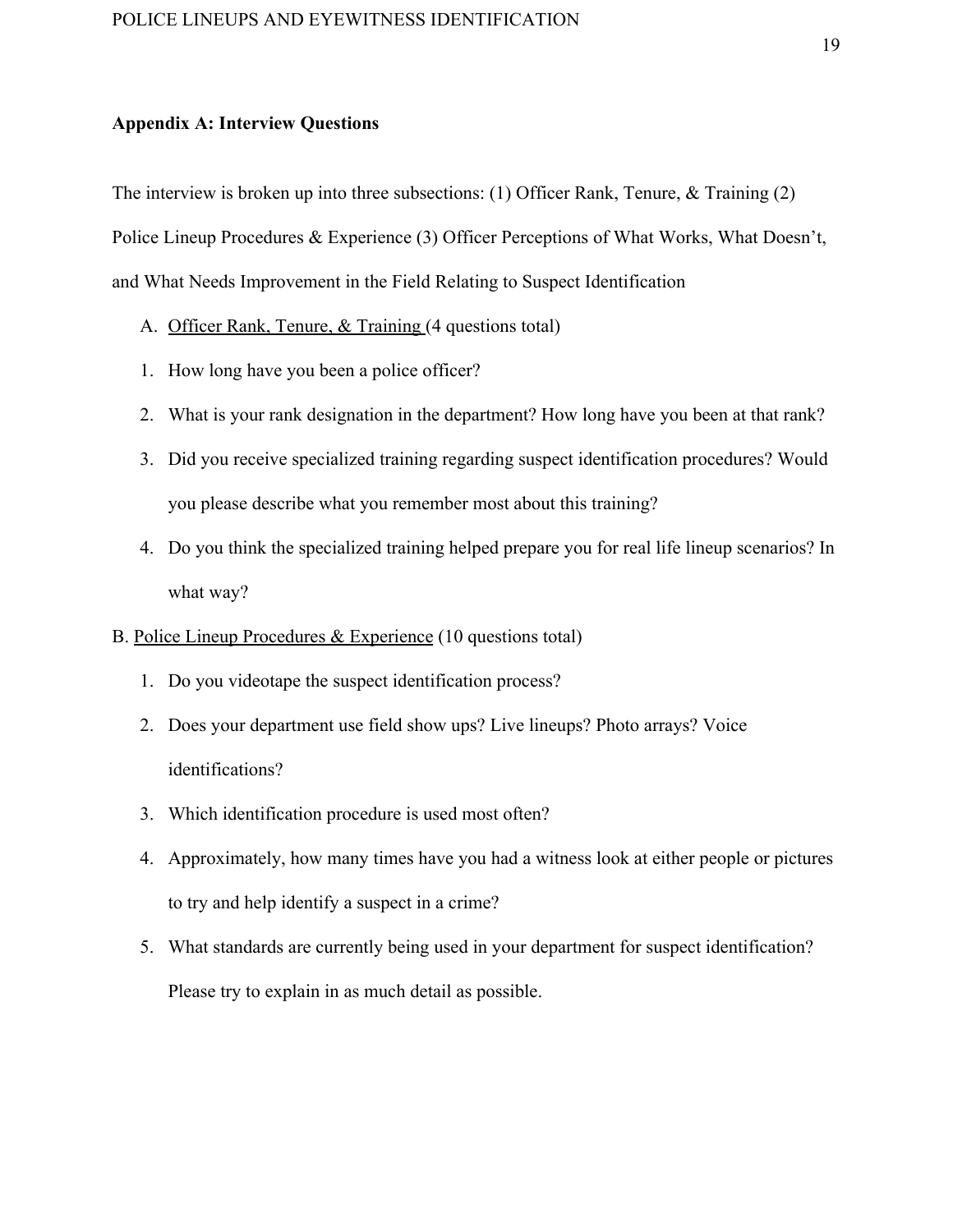- 6. When choosing filler suspects to use for lineups, are there any criteria you follow? Do you try and pick people who have similarities to the true suspect or do you use people who look noticeably different?
- 7. Does your department use double blind lineups? Does both the officer and the victim not know who the true suspect is as to eliminate bias?
- 8. Do you employ additional safeguards when a witness of one race is asked to identify a potential suspect of a different race? If so, what safeguards are used to be sure "cross-race bias" is reduced?
- 9. Would you please describe a case you were involved in where a suspect identification procedure was successful? Why do you believe it was as successful as it was?
- 10. Would you please describe a case you were involved in where a suspect identification procedure was unsuccessful? What went wrong? Why do you believe it was unsuccessful in identifying the suspect?
- C. Officer Perceptions of What Works, What Doesn't, and What Needs Improvement in the Field Relating to Suspect Identification (5 questions total)
	- 1. In your professional opinion, which do you believe are more reliable lineup techniques: photo lineups, live lineups, or voice identification? Why?
	- 2. In your professional opinion, which do you believe are a more reliable photo array procedures: sequential or simultaneous?
	- 3. Do you think there should be one standard method used by all police departments across the United States and across agency type? Why or why not?